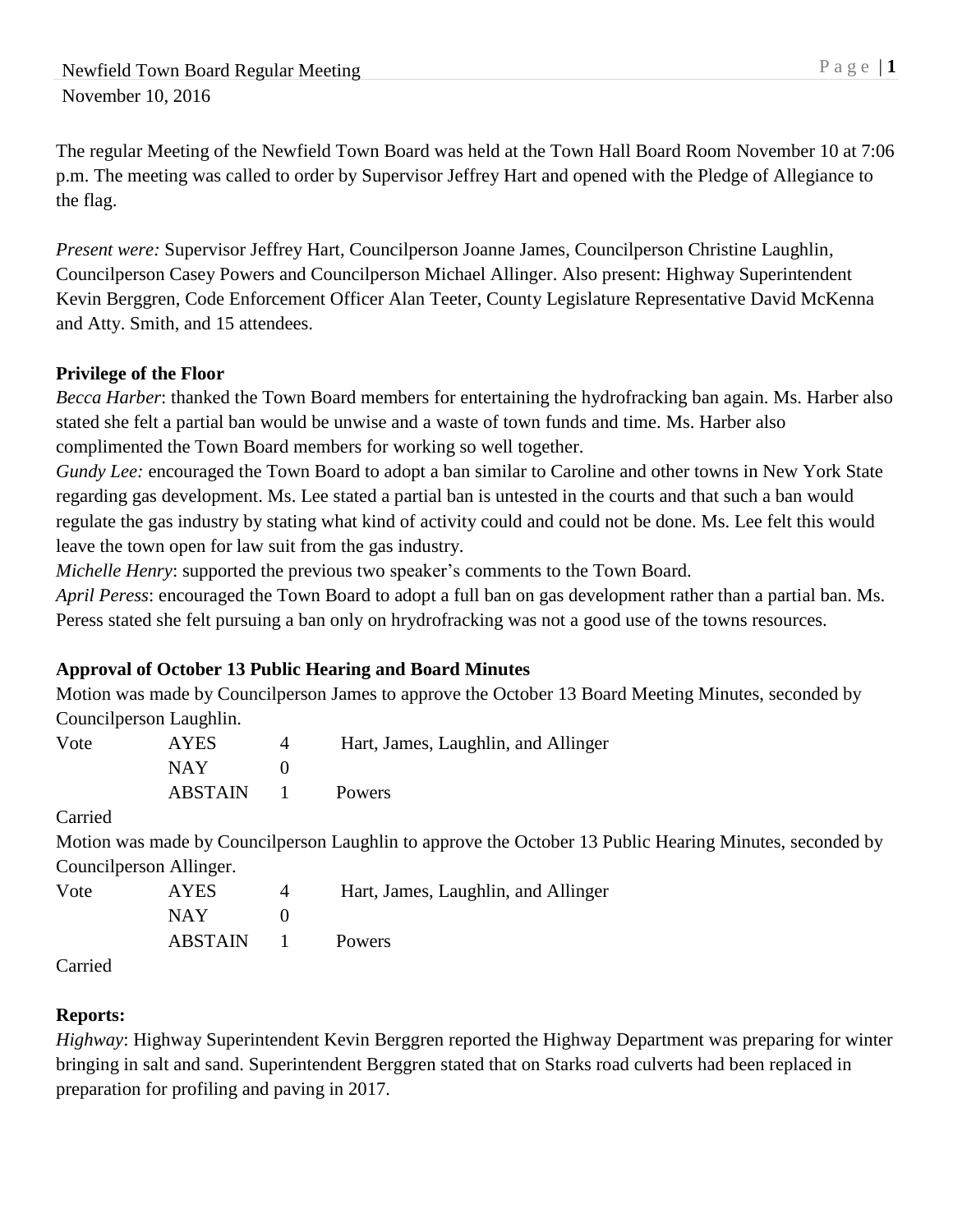*Water Sewer*: Highway Superintendent Kevin Berggren reported that NYSEG should be setting the utility pole at the VanKirk Road Water Tower site next week and that the new water main had been hooked up. *Code Enforcement*: Code Enforcement Officer Alan Teeter reported on the permits issued for the month of October and challenges he has been working through.

*Recreation*: Recreation Director Reid Hoskins was absent. Supervisor Hart read his report *Tompkins County Legislature Report*: Newfield Representative David McKenna reported the County had passed its 2017 budget with a 2.93% tax levy, authorized bonding for improvements within the County infrastructure.

*Planning Board*: absent

*Ad Hoc Park Committee*: Supervisor Hart reported the park land offer had fallen through. Highway Superintendent Berggren commented that the Town of Ithaca would be bringing clean fill up to the Van Kirk Road property and also use the property for heavy equipment training.

*Supervisor*: Supervisor Hart reported that Tompkins County Planning Department had contacted him regarding needing a representative from the Town on the Environmental Management Council. Michelle Henry stated she would be interested in doing that.

Motion was made by Councilperson Laughlin to appoint Michelle Henry as the Newfield representative to the EMC, seconded by Councilperson Powers.

Vote AYES 5 Hart, James, Laughlin, Powers and Allinger  $NAY$  0

Carried

Supervisor Hart also commented he had spoken to a gentleman who has requested the Town raise its disability limit for Town and County taxes. This will be a topic in the future.

Supervisor Hart also commented the interest payment for the water tower project BAN will be due in December. Because the project will not be completed by the end of the year as anticipated, the Town will now wait until next year to secure a bond. Supervisor Hart and Attorney Smith commented that there will be a Benefit Assessment line on the Town and County taxes for residents in the Water Districts I and II that will support the cost of the Bond. Supervisor Hart suggested that for the tax year 2017 only half of the anticipated bond be benefit assessed.

# **New Business**

*Discussion and action regarding the 2017 Budget*

Motion was made by Councilperson Laughlin to approve the proposed 2017 Newfield Town Budget, seconded by Councilperson Allinger.

NAY 0

Vote AYES 5 Hart, James, Laughlin, Powers and Allinger

Carried

### **Old Business**

*Update on the Delaware River Solar (DRS) and discussion of the Payment in Lie of Taxes(PILOT)*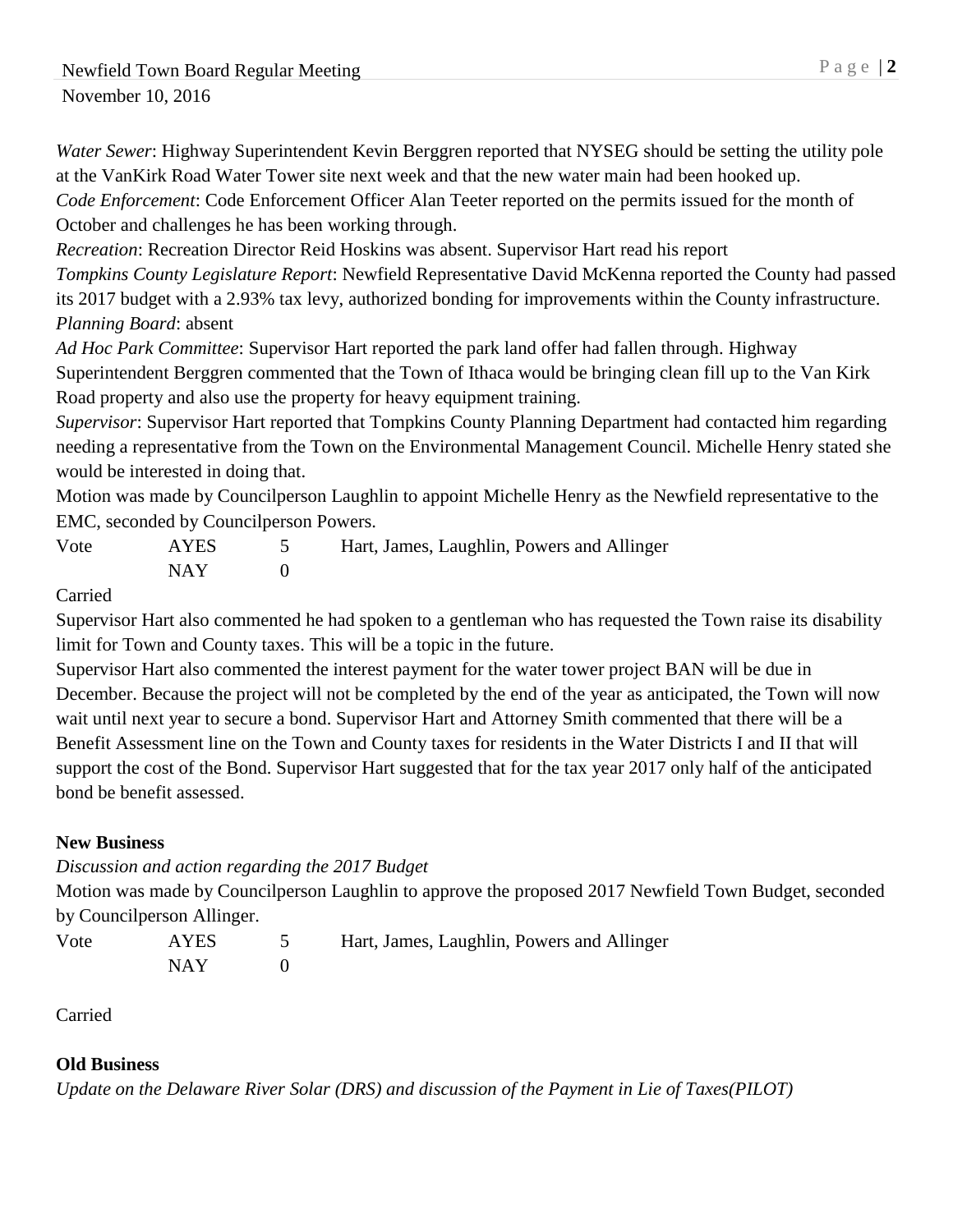Attorney Smith commented that DRS and its investors would like a 20 year PILOT agreement. In order to do so, there would need to be an approval from Tompkins County Area Development who has been contacted. It is felt there will be a draft within the next few weeks.

Peter Dolgos and John Schmauch from DRS were present and stated 2 additional sites were being considered for solar array projects. It was asked who DRS would be marketing the solar energy savings to in Newfield. Mr. Schmauch stated internal party and 3<sup>rd</sup> party representatives would market first to Newfield residents, County and then open to outside sources. Supervisor Hart asked if DRS holds on to its projects or sells them. DRS Representatives stated that DRS does not retain all of their projects. Councilperson James asked how the leases would work if the project was sold. DRS stated there would be no difference. DRS also added that the decommissioning escrow would flow along with the project.

*Split Water 1 and Water 2 Levy*

This was discussed in the Supervisor's Report

### *Set Plan to Review Fracking Ban on Natural Gas*

November 22<sup>nd</sup> was set as the next meeting date to discuss gas extraction concerns and wind energy concerns, one hour for each. Attorney Guy Krough will be asked to attend as special consul for the fracking concerns.

#### December Meeting Dates

December 8: regular Business Meeting of the Newfield Town Board (agenda items to be determined) December 14: meeting of the Newfield Town Board (agenda items to be determined)

### **Approval of the Payment of the November 2016 Bills**

Motion was made by Councilperson Laughlin to approve the payments, seconded by Councilperson Allinger. The Board authorized the payments of the following amounts:

| General Fund                | \$21,505.97 |
|-----------------------------|-------------|
| <b>Recreation Fund</b>      | \$928.85    |
| <b>Highway Fund</b>         | \$30,778.56 |
| Capital 1 Fund              | \$403.92    |
| Capital 2 Fund              | 323,996.84  |
| Street light Fund           | \$1,141.14  |
| Sewer Fund                  | \$894.25    |
| <b>Water District 1Fund</b> | \$4,248.93  |
| Water District 2 Fund       | \$824.98    |
| <b>Trust and Agency</b>     | \$3,889.85  |

Vouchers were audited by Councilpersons Allinger and Powers.